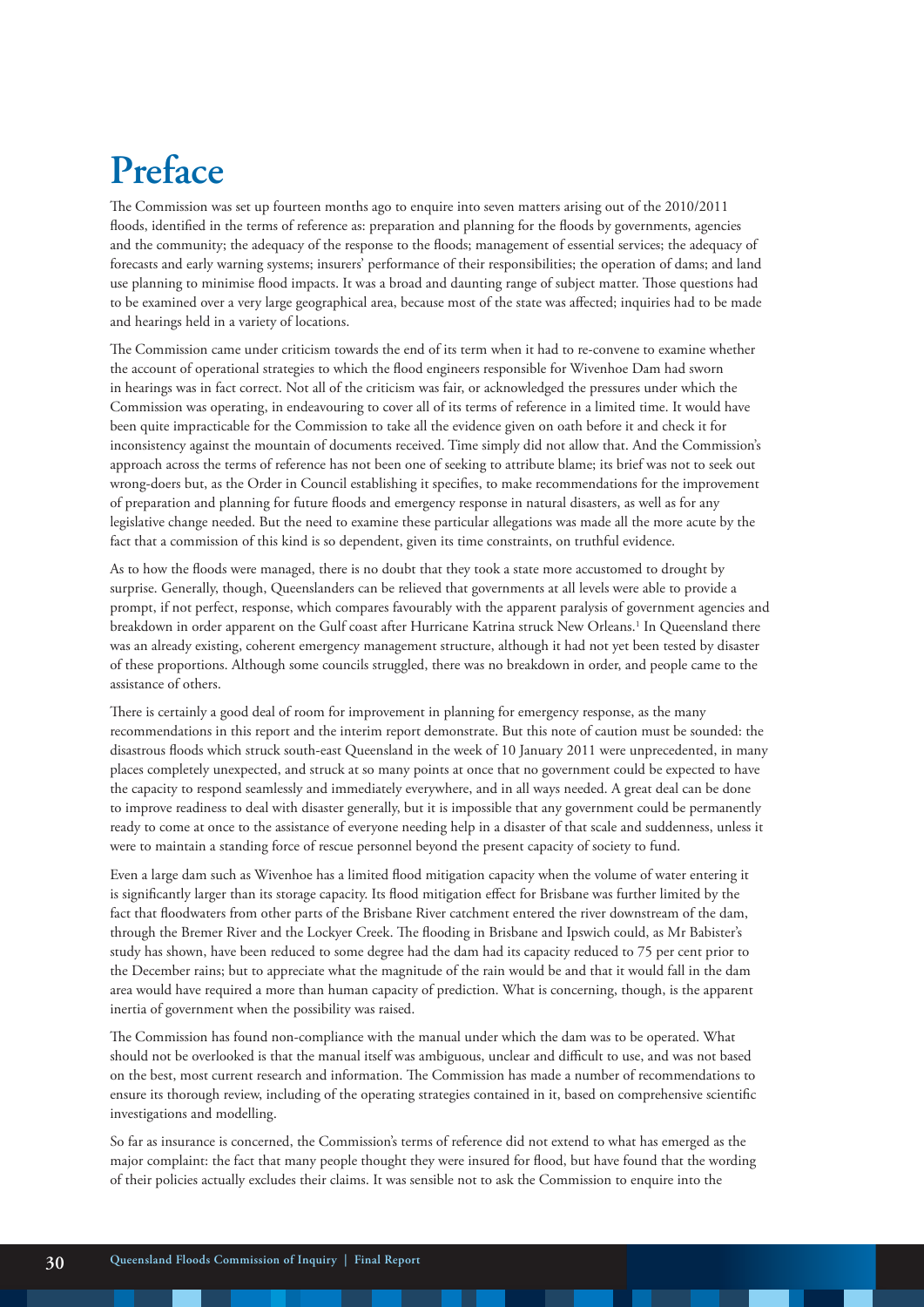problem of definition, because it has already been the subject of two other inquiries. But it meant that the field of what was to be addressed was limited to insurers' performance where they were responsible for meeting claims. Despite the Commission's efforts to encourage members of the public to provide their accounts, evidence has been scant, perhaps for reasons which are suggested in the relevant chapter. The Commission has not been prepared to make sweeping findings on limited evidence. Where ways of managing claims better have emerged from the evidence, recommendations have been made.

This report has dealt at considerable length with the land planning systems of the State and their application by councils. In land use planning, attention to flood risk has been ad hoc. The recommendations made are designed to insert into the land planning system uniform controls which will ensure that the risk of flood is consistently recognised and planning assessments made with regard to it. Queensland also lacks a coherent approach to floodplain management; a number of recommendations have been made relating to the need for current and comprehensive flood studies and flood mapping, particularly in urban areas.

One of the heartening aspects of the Commission's work has been the many people who took the time and trouble, whether they were directly affected or not, to write submissions with considered and sincere ideas. Some will be unhappy that their views were not adopted; but I am genuinely grateful to all who contributed their efforts.

I want to thank counsel assisting and the staff of the Commission for their remarkable efforts, energy and esprit de corps over a testing year. Staff members in their twenties abandoned their social lives to work absurdly long hours, oblivious to weekends and public holidays; older Commission officers strained the affections of their families doing the same. Nothing could have been achieved without the hard work and steadiness of purpose of the four counsel assisting. And my thanks go also to the Deputy Commissioners for their good humour and patience through sittings close and far, under all sorts of conditions. Mr O'Sullivan, particularly, made himself available for community meetings around the state, in the towns he knows well from his long career.

It is hoped that this report and the interim report will serve as a detailed record for the future, of what happened in the floods and where things went wrong. The areas to which this report is directed are the longer term. Years of drought did not promote rigour in flood planning, whether in relation to disaster response, dam management or land use. Complacency about flood prevailed, at least in parts of the state, over many years. And there is a risk that the recommendations made here will be enthusiastically taken up in the short term, but, absent another flood disaster in the next few years, priorities will drift and the lessons will be forgotten.

**C.E. Holmes** Commissioner

#### **(Endnote)**

1 A Failure of Initiative: The Final Report of the Select Bipartisan Committee to Investigate the Preparation for and Response to Hurricane Katrina.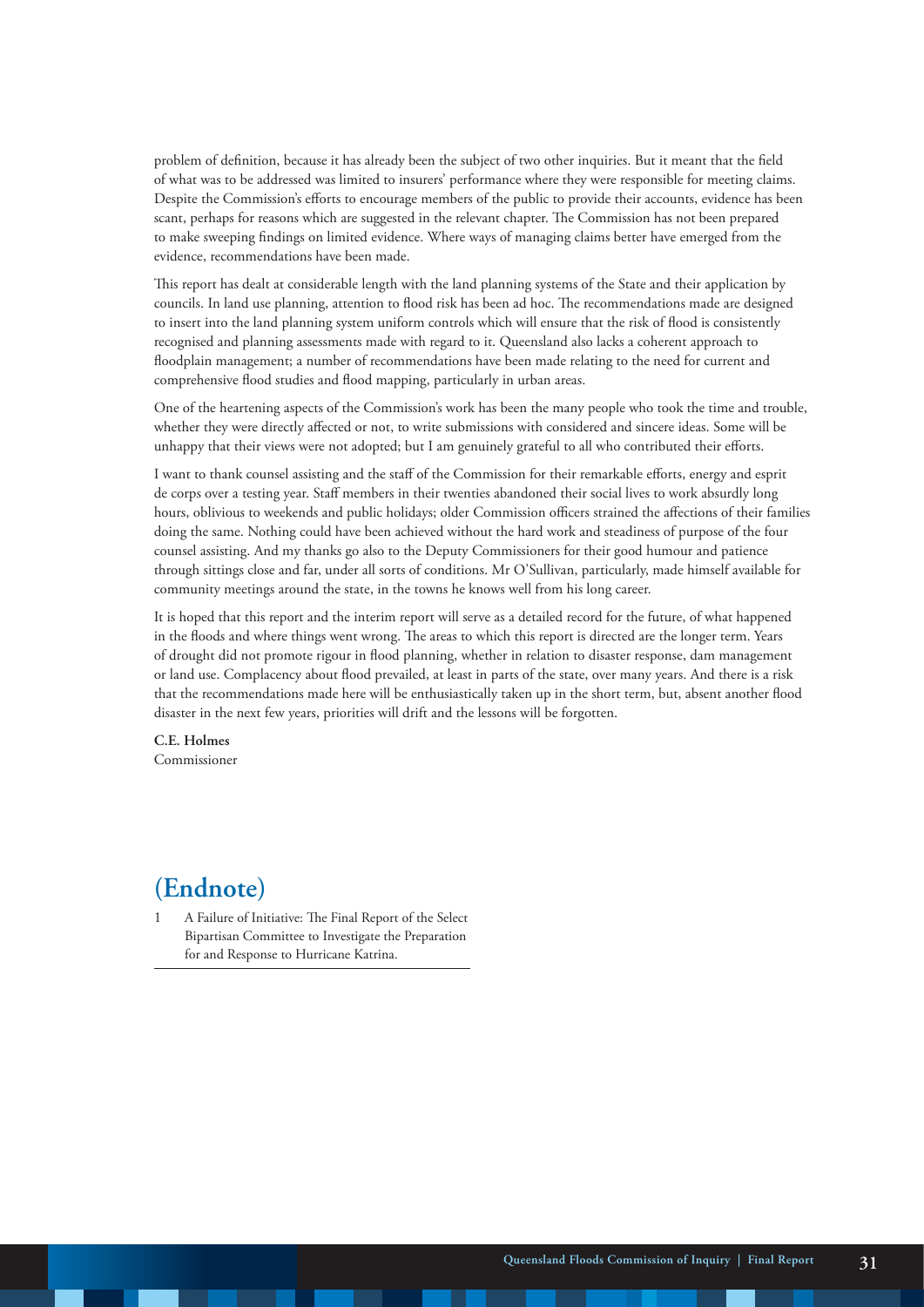

Prolonged and extensive rainfall over large areas of Queensland, coupled with already saturated catchments, led to flooding of historic proportions in Queensland in December 2010, stretching into January 2011.<sup>1</sup>

**1 Introduction**<br>
Prolonged and extensive rainfall over large<br>
with already saturated catchments, led to<br>
in Queensland in December 2010, stretch<br>
Thirty-three people died in the 2010/201<br>
More than 78 per cent of the st Thirty-three people died in the 2010/2011 floods; three remain missing. More than 78 per cent of the state (an area bigger than France and Germany combined) was declared a disaster zone; over 2.5 million people were affected.<sup>2</sup> Some 29 000 homes and businesses suffered some form of inundation.<sup>3</sup> The Queensland Reconstruction Authority has estimated that the cost of flooding events will be in excess of \$5 billion.<sup>4</sup>

> The scale of the disaster led to the establishment, on 17 January 2011, of the Commission of Inquiry into the Queensland floods of 2010/2011.

#### **1.1 Report to government**

The Queensland Government set the matters that the Commission must consider as part of its inquiries (the 'terms of reference'5 ), and the timeframes in which the Commission must deliver its findings and recommendations to government.

In accordance with the order establishing it, the Commission provided the Queensland Government with an interim report on 1 August 2011. The order originally required the Commission to provide a final report to the Queensland Government by 17 January 2012. The date for the final report (this report) was first extended to 24 February 2012 because of the Commission's extensive public hearing schedule and the volume of evidence to be considered; in late January that date was further extended to 16 March 2012 to allow the Commission to take further evidence in relation to the dam operation strategies applied at Wivenhoe Dam during the January 2011 flood event.

The Commission's interim report focused on those matters that the Commission had identified as needing to be addressed before the 2011/2012 wet season. In particular, it dealt with preparation and



*First day of Inquiry hearings, 11 April 2011 (photo courtesy The Courier-Mail)*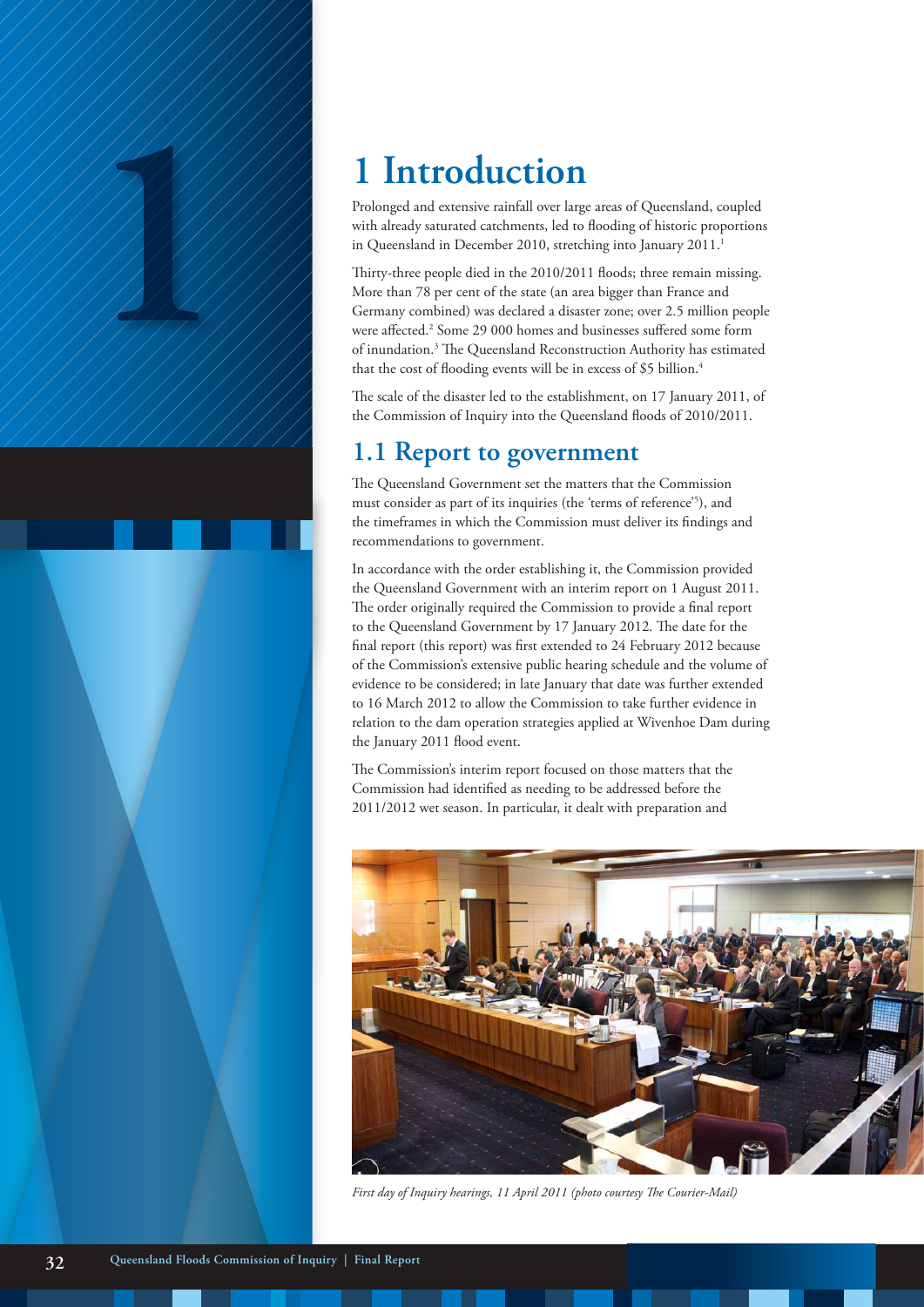planning for floods and steps needed to ensure an emergency response that would prevent the loss of life and property. It also recommended that should the Bureau of Meteorology predict with confidence equal to or greater than 2010's prediction another wet season of similar proportions, the full supply level of Wivenhoe Dam should be lowered to 75 per cent in the 2011/2012 wet season (a step which was in fact taken). In all cases, the Commission sought to identify recommendations that could realistically be put into effect in the short term, but it also made recommendations about work of such importance that it should be commenced, even if it could not be completed, before the next wet season.

Given the very short time available to it before the interim report was required to be provided to Government (six months) the Commission endeavoured to make that report as comprehensive as possible about the operation of dams, and emergency warnings, preparation, planning and response to floods, including some aspects of managing the supply of essential services during the 2010/2011 floods.

Some of these issues required further examination and are addressed in this final report. Because the issues of insurance and land planning were not matters which lent themselves to useful recommendations for the next wet season, the Commission deferred its consideration of those aspects of its terms of reference to this final report.

## **1.2 The Commission of Inquiry**

The Commission was established under the *Commissions of Inquiry Act 1950* as an independent body with wideranging powers of investigation.

The Honourable Justice Catherine Holmes was appointed as Commissioner to lead the inquiry. Mr James (Jim) O'Sullivan AC and Mr Phillip Cummins were appointed as Deputy Commissioners to assist her.

Two barristers, Mr Peter Callaghan SC and Ms Elizabeth Wilson SC were first appointed as counsel assisting the Commission. Later, Ms Kerri Mellifont SC and Ms Nicole Kefford were also appointed as counsel assisting the Commission. Mr Mark Hinson SC provided advice on aspects of land planning legislation.

Staff of the Commission were drawn from fields of expertise relevant to the Commission's work including the legal, policy, research and policing professions. Experts in certain fields were also engaged to provide advice on particular matters, including hydrology and town planning matters. A list of experts engaged is in *Appendix 5*.

#### **1.3 The Commission's work**

The Commission's findings and recommendations in this report and its interim report were the result of an examination of an enormous amount of information. This information was obtained through a variety of means, including written submissions, community meetings, material sought from organisations and individuals with particular knowledge, and public hearings. The Commission sought to ensure it was informed in a balanced way, receiving the views of the public and those of organisations which played a part in the preparation and response to the floods, across a range of perspectives from urban and regional areas.

More than 700 written submissions were received. They addressed the entire range of matters into which the Commission was to inquire.

At the outset of its investigations, the Commission held community consultation sessions in Grantham and Murphys Creek in the Lockyer Valley. No formal evidence was taken at these meetings; it was a useful way for the Commission to hear directly from members of the Lockyer Valley community what they regarded as the questions needing to be considered by the Commission.

The Commissioner and deputies visited the Lockyer Valley twice in January 2011, to see first hand the immediate effects of the devastating flash flooding that occurred there on 10 January 2011. The Commissioner and deputies also visited the Wivenhoe and Somerset dams to see them in operation.

Community meetings were held in 16 locations in central, southern and western Queensland. Led by Deputy Commissioner O'Sullivan, those meetings provided information about how community members could participate in the inquiry process. Through the community meetings, the Commission identified individuals and organisations in regional areas from whom it sought further information. Meetings were held before the interim report, and again after its delivery, when time permitted trips to those communities which could not be visited in the first round. In total, the Deputy Commissioner and Commission staff, including the Commission's police investigators, travelled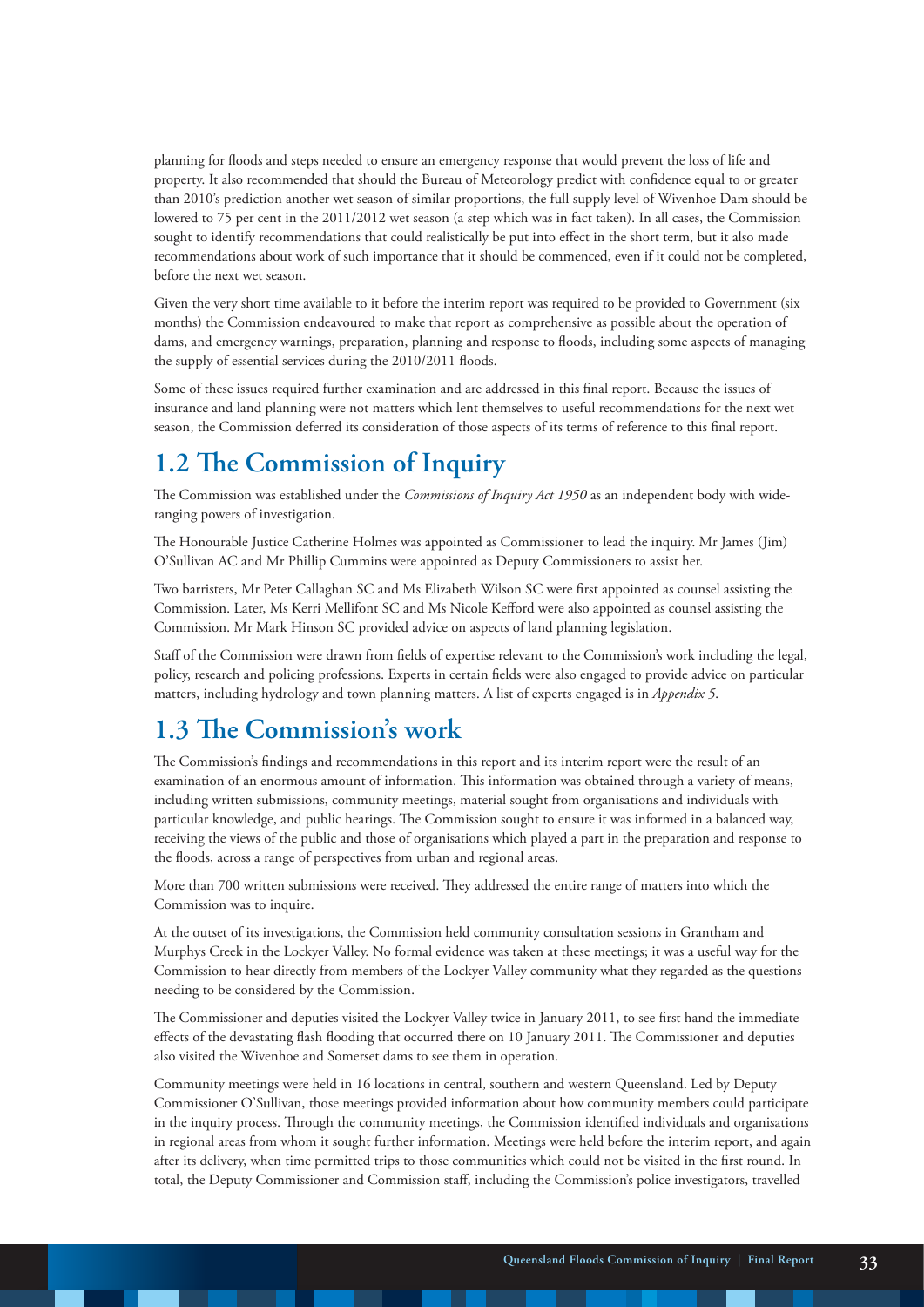

*2011 flood height marked on gum tree, Balonne River at St George (photo courtesy Gerard Hinchliffe)*

as witnesses in the Commission's public hearings.

some 4154 kilometres throughout Queensland in the course of holding community meetings.

Through the duration of the Commission, community meetings were held in:

- Jericho
- Alpha
- Chinchilla
- Condamine
- Surat
- Tara
- Rolleston
- Theodore
- Mundubbera
- Gayndah
- Gin Gin
- Taroom
- Charleville
- Roma
- Cunnamulla
- Warwick.

The Commission's police investigators obtained information to inform its research by making contact with communities throughout Queensland which were directly affected by the 2010/20211 floods and travelling to regional areas to obtain statements from local people affected by flooding.

The Commission also used its powers under the *Commissions of Inquiry Act 1950* to obtain statements and documents from members of the public, experts, public servants and members of non-government organisations. Some of those individuals were also called

Public hearings were held around the state. The Commission sat for 68 days in total, and 6133 pages of transcripts of evidence were produced. Thirty-one days of hearings took place before the Commission's interim report was delivered. In its second round of hearings, the Commission sat again in Brisbane, Ipswich and Emerald, this time focusing on land planning and insurance related issues. It also held hearings for the first time in Bundaberg, Maryborough and Gympie, where it examined, in addition to those issues, the emergency preparation for and response to the 2010/2011 floods. A third round of hearings was held over a ten day period in early February 2012 to examine allegations of misconduct on the part of flood operations engineers in the application and reporting of dam operation strategies for Wivenhoe Dam.

Details of the public hearings held over the entire period of the Commission are set out below:

- Brisbane (49 days)
- Toowoomba (5 days)
- Dalby (1 day)
- Goondiwindi (1 day)
- St George (1 day)
- Ipswich (3 days)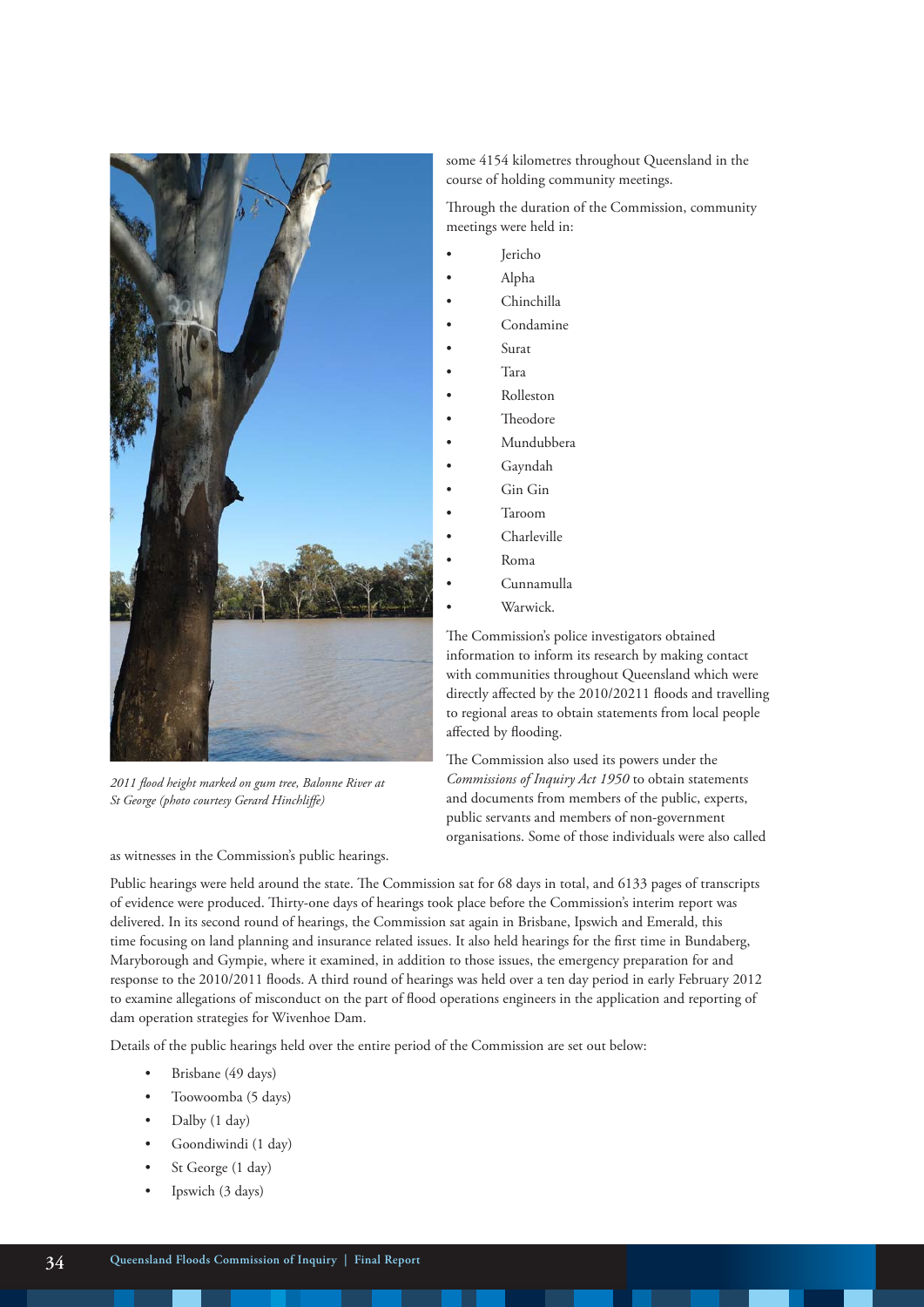- Rockhampton (1 day)
- Emerald (3 days)
- Bundaberg (2 days)
- Maryborough (1 day)
- Gympie (1 day).

The hearings were held in a range of venues, from town halls to regional court houses. The total number of witnesses who gave evidence in the Commission's public hearings was 345: 176 people gave evidence in the first round of hearings held before the Commission's interim report, 142 people gave evidence in the second round, and 27 witnesses were called in the third round. (Some of those who gave evidence in the third round had also been called as witnesses in the first round of hearings).

The Commissioner presided at each of these public hearings, assisted by the two deputy Commissioners, with the exception of the last part of the public hearings, in which the conduct of Seqwater and its employees in the reporting of dam operation strategies was in issue. At the Commissioner's request, Deputy Commissioner Cummins stood aside on becoming aware that a company for which he had contracted to work after the Commission's close had been engaged by Seqwater to be part of a review committee examining technical work completed for the long term review of the Wivenhoe and North Pine dam manuals. While he remained a Deputy Commissioner, to avoid any possible perception of a conflict of interest, he did not take any further part in the Commission's work.

Hearings were open to the public and conducted within a legal framework: witnesses gave evidence and were cross examined, exhibits were tendered and transcripts prepared. Lifeline counsellors engaged by the Queensland Government were available to support witnesses before, during and after their appearances before the Commission.

There was no requirement for those involved to have legal representation, although some witnesses chose to seek permission from the Commission to be legally represented when they appeared at the hearings.

The Commission received a number of applications from individuals and entities seeking leave to appear as parties in the course of the inquiry. Those whose interests were likely to be affected in an individual, direct and immediate way by the Commission's findings or recommendations were given leave to appear, enabling them to challenge evidence by cross-examination. *Appendix 2* sets out the parties who were granted leave to appear as a party to the proceedings before the Commission.

Those who unsuccessfully sought leave to appear on the basis of a more general interest in the matters the subject of the inquiry were given other opportunities to put forward their views and information, by way of submission, formal statement or being called to give evidence.

In the course of its work the Commission has given effect to the principle of natural justice and has given notice to those whose conduct might be the subject of adverse findings in this and the interim report.

At all times the Commission ensured that its work was as open and accessible as possible to the general public. The Commission's website (www.floodcommission.qld.gov.au) provided information about the progress of the inquiry as well as email, postal and telephone contact details so that anyone, regardless of geographical location, could provide information or submissions to the Commission. The website also provided live streaming of the public hearings. Daily transcripts from the public hearings were placed on the website within 24 hours (and in most cases the same day), so that the public could be kept informed of the Commission's progress. The website proved a very popular source of information for people following the inquiry: for example, in the six months from September 2011 to February 2012, it received over 66 000 visits and nearly 280 000 page views.

Submissions made to the Commission and exhibits tendered as part of the public hearings were also published on the website, redacted of personal information that would breach an individual's privacy, or represent a risk to public safety. Closing submissions made by parties and counsel assisting the Commission on the matters explored in the third round of hearings will be placed on the website on publication of this report, redacted of any submissions adverse to a party's interests about which the Commission did not make a finding. The Commission's view is that it would be unfair to publish allegations damaging to reputation which were not in the event substantiated.

The Commission's interim report and this final report are also available on the Commission's website.

The Commission has conducted its investigations, community meetings, public hearings and delivered its reports well within the budget allocated by the Queensland Government.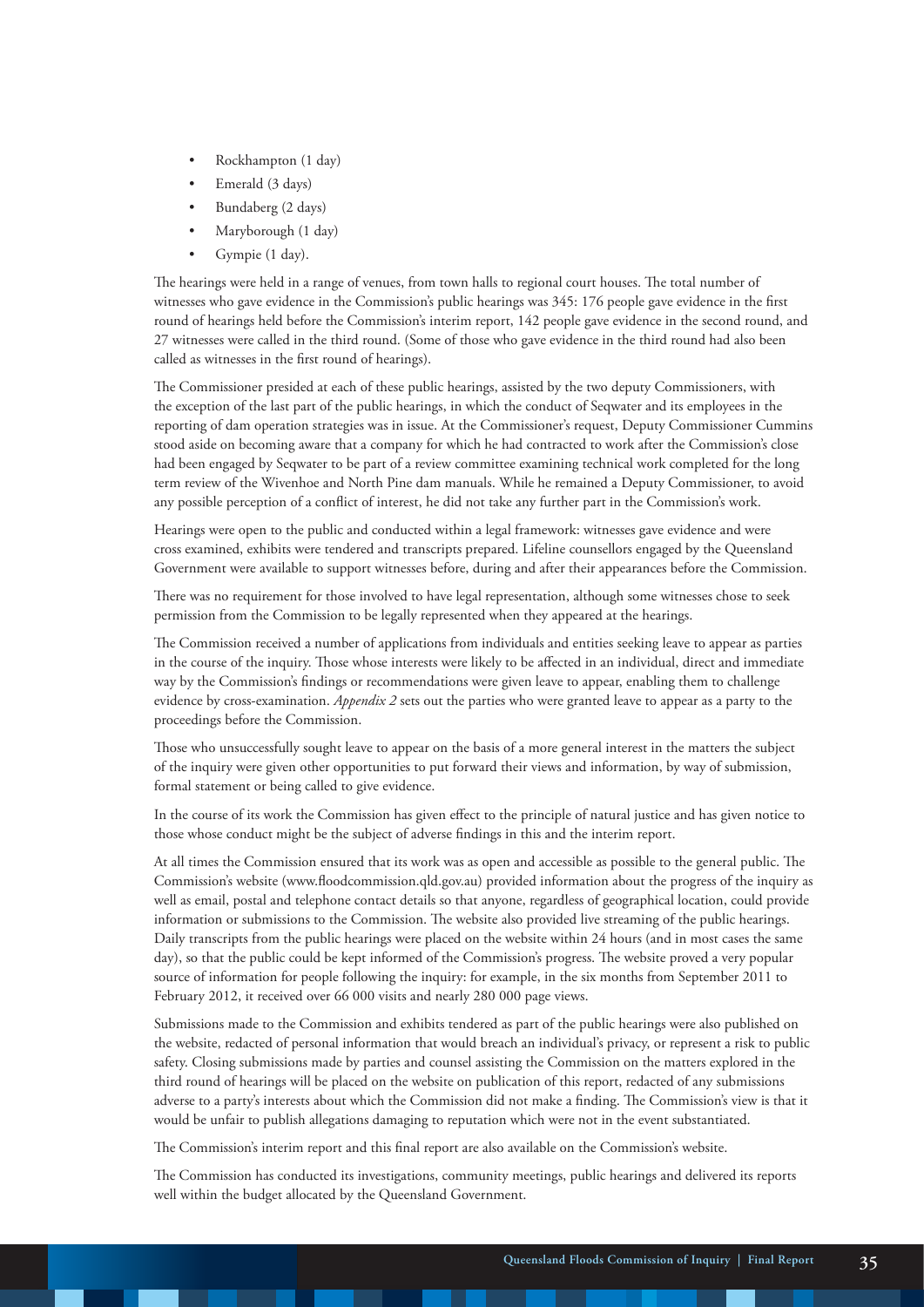# **1.4 Structure of this report**

The report begins with an examination of floodplain management (chapter 2), which is, in many respects, at the heart of the Commission's inquiry. It covers the range of responses to flood risk that the Commission has investigated from its inception to this final report: emergency warnings, preparation, planning and response, dams, levees, and land use planning. This report proposes a fundamental shift in approach; the focus on just one flood, often the so-called '1 in 100 year' flood, must now be abandoned. Floods come in all sizes; a proper approach to flood risk will consider them all.

The second part of the report (chapters 3-11) details the results of the Commission's examination of how local and regional planning systems can best minimise the impact of floods.

This part of the report commences, in chapter 3, with a summary of the land planning framework and how it works, covering the *Sustainable Planning Act 2009* (the legislation which in most cases governs land planning in Queensland), the instruments made under it, and how development is assessed. Bearing in mind that land planning is a complex area of the law, with a peculiar language of its own, the Commission has sought, to the extent possible, to use language intelligible to those not familiar with the intricacies of planning schemes.

Various aspects of state and local planning instruments are considered in chapters 4 and 5 respectively. Chapter 6, on 'satellite' legislation, explains how some pieces of planning legislation which are independent of the *Sustainable Planning Act 2009* operate.

Some particular challenges which flood-susceptible land presents in planning are considered in chapter 7, including the problems of storing hazardous materials on a floodplain and isolation of properties by flooding of low-lying access routes. This chapter also addresses the issue of controls for the development of levees.

How the development assessment process works in practice where flooding is a consideration is detailed, with some particular case examples, in chapter 8.

Chapter 9 considers the role of building controls in minimising damage caused by flooding through the regulation of design and construction, and the implications of possible changes to the Queensland Development Code to regulate building in flood hazard areas.

Chapter 10 provides an overview of the damage caused by the 2010/2011 floods to sewerage, stormwater, electricity, telecommunications, and roads and rail infrastructure. It considers how damage to essential services infrastructure can be minimised in future floods, with a particular emphasis on planning and design measures.

Larger-scale measures to mitigate the impact of flooding are examined in chapter *11 Buybacks and land swaps*, including the initiative to rebuild Grantham in the wake of the flash flooding disaster of 10 January 2011.

A significant term of reference not dealt with by the Commission in the interim report is the performance of private insurers in meeting their claims responsibilities. This is addressed in chapter 12.

The results of the Commission's investigations into the Queensland Government's response to flooding at active and abandoned mine sites are set out in chapter 13.

The Commission, in its interim report, made a number of recommendations designed to avoid a repetition of the number of flood-related deaths that occurred in the 2010/2011 floods. Chapter 14 of this final report discusses the circumstances of the flood related deaths, and sets out each finding or recommendation made by the Commission to address the systemic issues raised by those deaths.

Chapter 15 concerns a variety of matters raised, but not finally dealt with, in the Commission's interim report: emergency communications; review of disaster management plans; the Queensland Fire and Rescue Service's response to the events of 10 January 2011 and its risk assessment process; the structure and funding of the SES and local SES attempts at providing a warning to Grantham residents on 10 January; and whether the quarry at Grantham had any role in the Grantham flooding.

Chapter 16 examines the application and reporting of dam operating strategies for Wivenhoe Dam. In particular, this chapter examines allegations as to the versions given by Seqwater and its employees of the strategies under which the dam was operated between 7 January and 11 January 2011; conclusions are reached about what in fact occurred and recommendations are made accordingly.